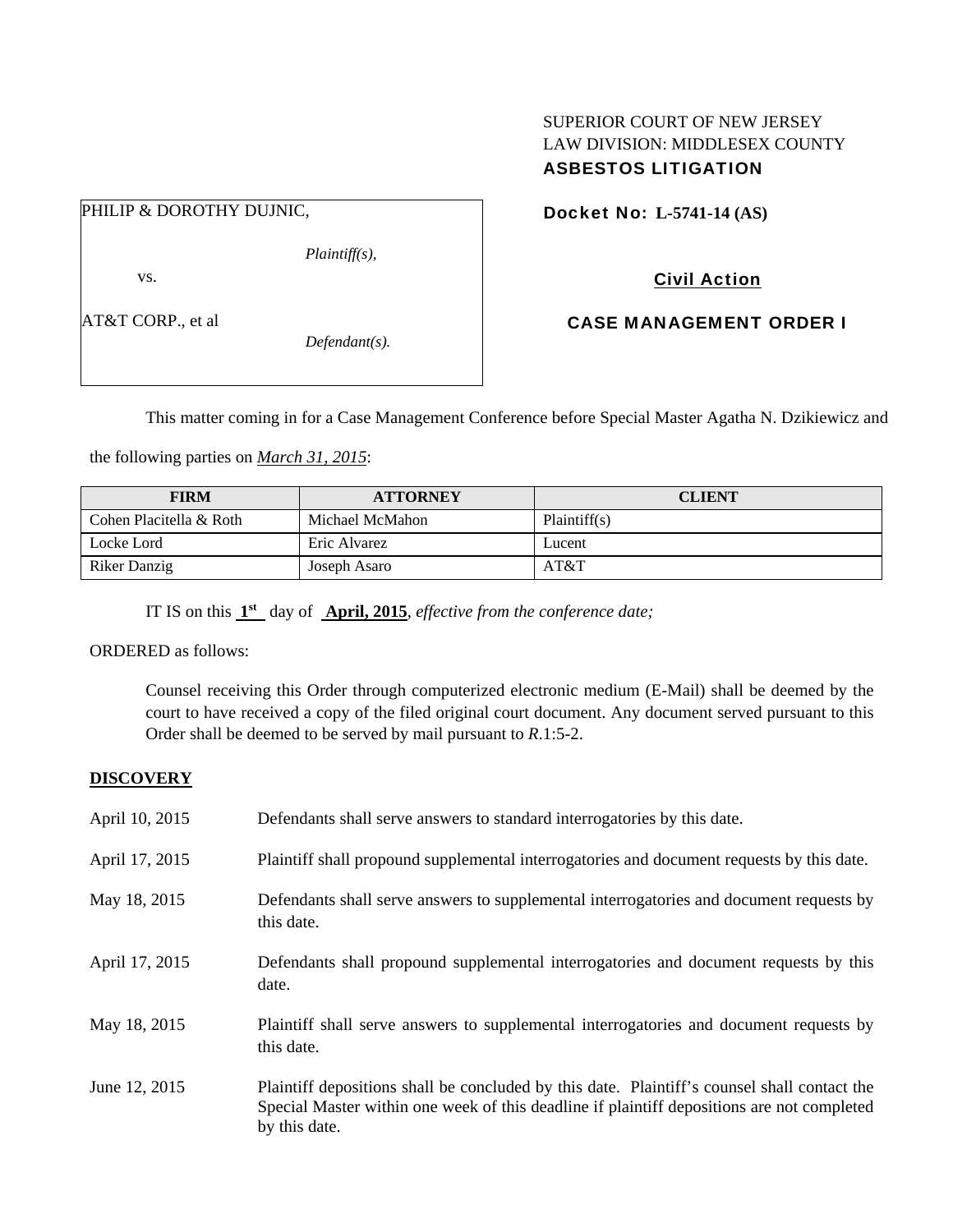- July 31, 2015 Fact discovery, including depositions, shall be completed by this date. Plaintiff's counsel shall contact the Special Master within one week of this deadline if all fact discovery is not completed.
- August 28, 2015 Depositions of corporate representatives shall be completed by this date.

#### **EARLY SETTLEMENT**

September 4, 2015 Settlement demands shall be served on all counsel and the Special Master by this date.

#### **SUMMARY JUDGMENT MOTION PRACTICE**

- September 11, 2015 Summary judgment motions shall be filed no later than this date.
- October 9, 2015 Last return date for summary judgment motions.

#### **MEDICAL DEFENSE**

April 17, 2015 Plaintiff shall serve executed medical authorizations by this date. June 30, 2015 Plaintiff shall serve medical expert reports by this date. June 30, 2015 Plaintiff is to arrange for the transfer of pathology specimens and x-rays, if any, by this date. October 30, 2015 Defendants shall identify its medical experts and serve medical expert reports, if any, by this date. **In addition, defendants shall notify plaintiff's counsel (as well as all counsel of record) of a joinder in an expert medical defense by this date.** 

### **LIABILITY EXPERT REPORTS**

- September 4, 2015 Plaintiff shall identify its liability experts and serve liability expert reports or a certified expert statement by this date or waive any opportunity to rely on liability expert testimony.
- October 30, 2015 Defendants shall identify its liability experts and serve liability expert reports, if any, by this date or waive any opportunity to rely on liability expert testimony.

#### **ECONOMIST EXPERT REPORTS**

- September 30, 2015 Plaintiff shall identify its expert economists and serve expert economist report(s), if any, by this date or waive any opportunity to rely on economic expert testimony.
- October 30, 2015 Defendants shall identify its expert economists and serve expert economist report(s), if any, by this date or waive any opportunity to rely on economic expert testimony.

\_\_\_\_\_\_\_\_\_\_\_\_\_\_\_\_\_\_\_\_\_\_\_\_\_\_\_\_\_\_\_\_\_\_\_\_\_\_\_\_\_\_\_\_\_\_\_\_\_\_\_\_\_\_\_\_\_\_\_\_\_\_\_\_\_\_\_\_\_\_\_\_\_\_\_\_\_\_\_\_\_\_\_\_\_\_\_\_\_\_\_\_\_\_\_\_\_\_\_\_\_\_\_\_\_\_\_\_\_\_